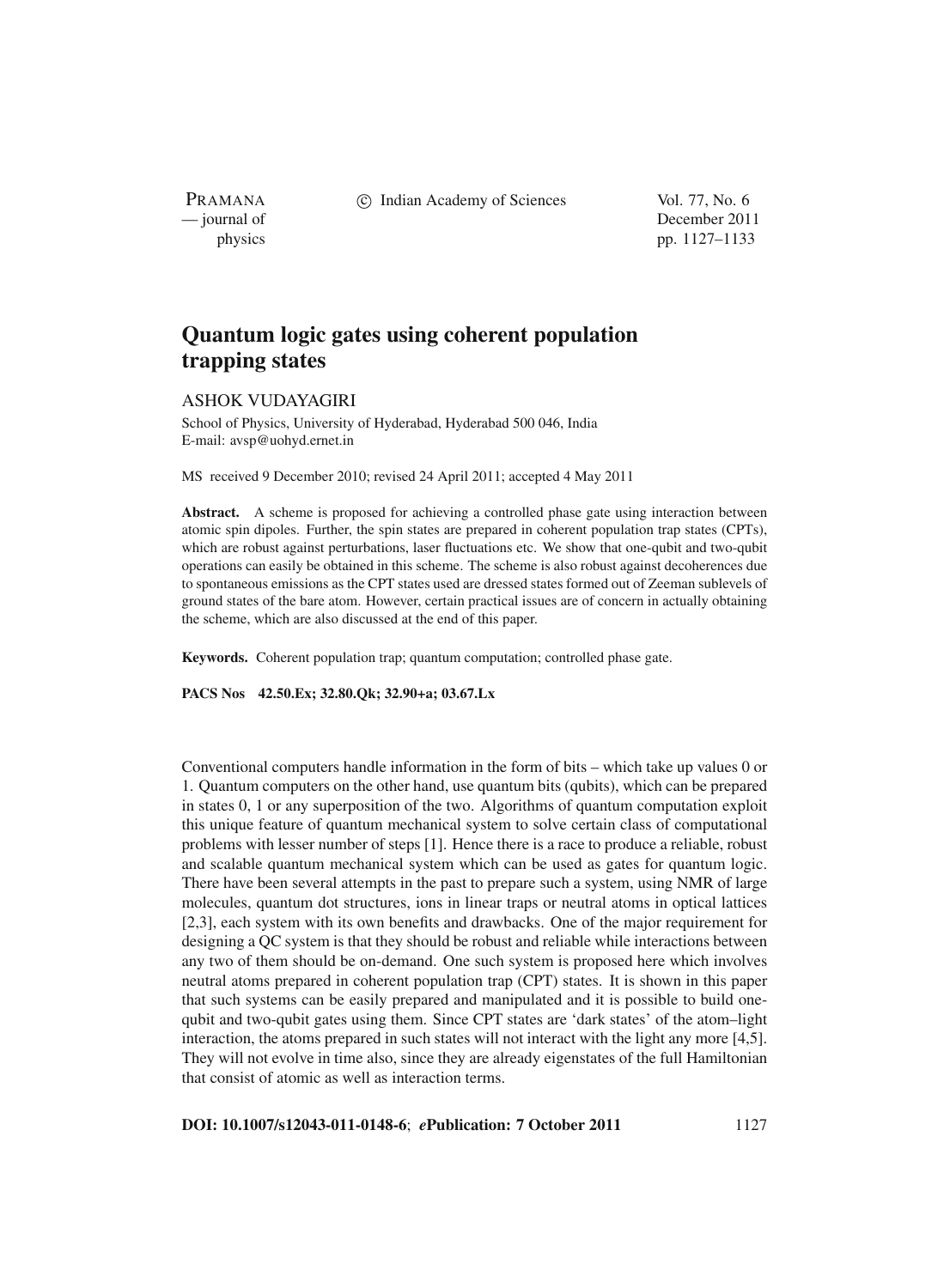#### *Ashok Vudayagiri*

In this communication, a configuration involving Zeeman sublevels of  ${}^{87}Rb$  atom is considered, which exhibits two different CPT states which can be mapped to two qubits 0 and 1. It is shown that robust states can be prepared and one-qubit and two-qubit operations can be performed using magnetic dipole interactions.

## **1. The configuration**

We consider the transition between  $|5S_{1/2}, F = 1\rangle$  and  $|5P_{1/2}, F = 1\rangle$  of <sup>87</sup>Rb ( $|3S_{1/2},$  $F = 1$  and  $|3P_{1/2}, F = 1\rangle$  of Na is an equally valid set-up with equivalent configuration. We use the dipole–dipole interactions between one Na and one  ${}^{87}Rb$  atom also in the later part of this paper.), coupled by two lasers, which are of the same frequency but polarized orthogonal to each other – one in plane containing quantization axis  $\zeta$  and other in the *xy* plane. Following the selection rules [6] they both couple transitions between different Zeeman sublevels.

As shown in figure 1b, the beam  $E_z = \mathcal{E}_z \exp[i(\omega t - k\{x, y\})]$  couples  $\Delta m_F = 0$ transitions between levels labelled  $|g_+\rangle \leftrightarrow |e_+\rangle$  and  $|g_-\rangle \leftrightarrow |e_-\rangle$ . The other beam, with its plane of polarization in the *xy* plane can be considered as a combination of  $\sigma_+$  and  $\sigma_$ beams coupling  $\Delta m_F = \pm 1$  transitions  $|g_{\pm}\rangle \leftrightarrow |e_0\rangle$  and  $|g_0\rangle \leftrightarrow |e_{\pm}\rangle$ .  $|g_0\rangle \leftrightarrow |e_0\rangle$  is not coupled by the  $E_z$  laser due to the vanishing Clebsch–Gordon coefficients. Both  $E_z$  and  $E_p$  beams can be derived from a same laser source using a half-wave plate and a polarizing beam splitter as shown in figure 1a. The ratio of values of  $E_{p,z}$  can be controlled by rotating the half-wave plate (HWP).

When only the  $E_p$  beam is present, the configuration is the well-known  $\Lambda$  system made up of  $|g_-\rangle$  ⇔  $|e_0\rangle$  ⇔  $|g_+\rangle$ . The steady-state solution of this situation is the coherent up or  $|g_-\rangle \leftrightarrow |e_0\rangle \leftrightarrow |g_+\rangle$ . The steady-state solution or this situation is the conerent population trapping (CPT) state  $|\psi_-\rangle = (1/\sqrt{2})[|g_-\rangle - |g_+\rangle]$  [5]. It is interesting to note that  $|\psi_-\rangle$  is the CPT state even when there exists another CPT configuration – the V form of  $|e_{-}\rangle$  ⇔  $|g_{0}\rangle$  ⇔  $|e_{+}\rangle$ , and competes with the  $\Lambda$ . Our numerical results confirm this fact and it will be shown in a forthcoming communication. However, in the light of the argument presented in ref. [4], one can undertand this as a result of atoms trickling from one dressed state to the other, eventually reaching the state  $|\psi_{-}\rangle$ . On the other hand, when only  $E_z$ beam is present, then all the atoms in  $|g_{\pm}\rangle$  will be optically pumped out and eventually



**Figure 1.** (**a**) Schematic of laser arrangement. HWP is the half-wave plate, PBS is the polarizing beam splitter, M are mirrors and MG are magnets to provide the weak field. (**b**) Energy level configuration of the system used in the set-up. Details of the notations are given in the text.

1128 *Pramana – J. Phys.***, Vol. 77, No. 6, December 2011**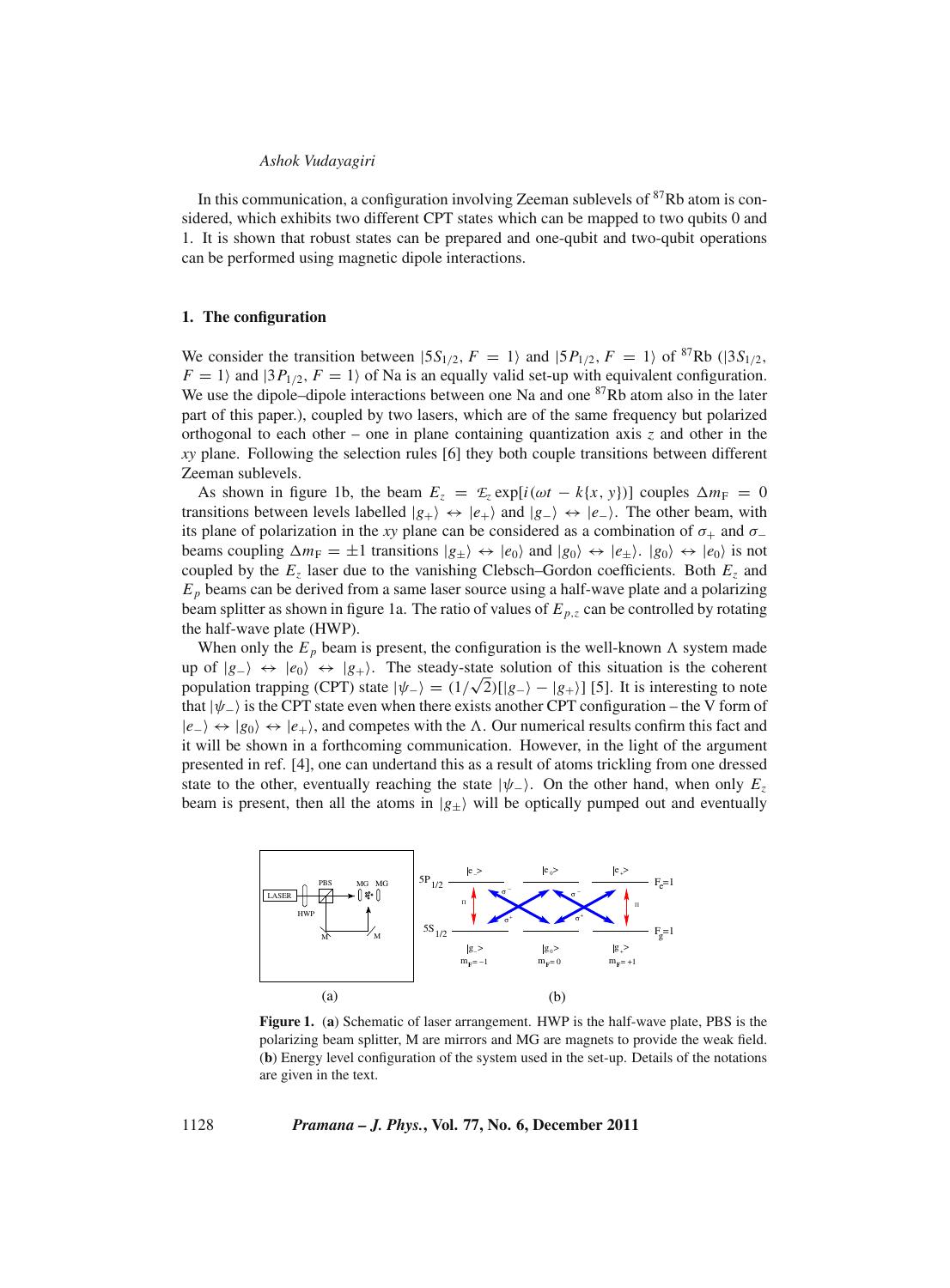#### *Quantum logic gates*

reach  $|g_0\rangle$ . This is a trap state for the  $E_z$  beam. The two trap states  $|\psi_0\rangle = |g_0\rangle$  and  $|\psi_-\rangle$ can now be mapped to the qubit states  $|\psi_0\rangle = |0\rangle$  and  $|\psi_-\rangle = |1\rangle$ .

More interestingly, if both  $E_p$  and  $E_z$  beams are present together, the steady-state solution is not a statistical mixture of the two trap states  $|\psi_0\rangle$  and  $|\psi_-\rangle$ , but a three-component CPT states [7]

$$
|\psi\rangle = \frac{\left(\Omega_p/\Omega_z\right)|g_0\rangle - |g_-\rangle + |g_+\rangle}{\sqrt{2 + |(\Omega_p/\Omega_z)|^2}},\tag{1}
$$

which can be rewritten as

$$
|\psi\rangle = \sin(\theta/2)|\psi_0\rangle + \exp(i\phi)\cos(\theta/2)|\psi_-\rangle
$$
 (2)

or

$$
|\psi\rangle = \sin(\theta/2)|0\rangle + \exp(i\phi)\cos(\theta/2)|1\rangle,
$$
\n(3)

where

$$
\sin(\theta/2) = \frac{\Omega_p}{\sqrt{2|\Omega_z|^2 + |\Omega_p|^2}} \quad \text{and} \quad \cos(\theta/2) = \frac{(\sqrt{2}\Omega_z)}{\sqrt{2|\Omega_z|^2 + |\Omega_p|^2}} \tag{4}
$$

and  $(\theta/2) = \tan^{-1}(\Omega_p/\sqrt{2}\Omega_z)$ . Any desired value of  $\theta$  can be obtained by varying the ratio of  $(\Omega_p/\sqrt{2\Omega_z})$ , where  $\Omega_{p,z} = dE_{p,z}/2\hbar$ . The phase factor  $\phi$  in (3) can also be obtained by  $\sqrt{2\Omega_z}$ , where  $\Omega_{p,z} = dE_{p,z}/2\hbar$ . The phase factor  $\phi$  in (3) can also be obtained by controlling the phase between the two beams  $E_{p,z} = \mathcal{E}_{p,z} \exp[i(\omega t - kx - \phi_{p,z})]$ . If the set-up is as in figure 1a, then rotating the HWP will distribute the intensity between  $E_p$  and  $E_z$  and positioning it appropriately will produce any desired  $\theta$ . Keeping a variable retarder at one of the output ports of PBS will also control the phase  $\phi$ .

The operation then can be mathematically expressed by

$$
H(\theta) = \begin{pmatrix} \sin(\theta/2) & e^{i\phi}\cos(\theta/2) \\ -e^{-i\phi}\cos(\theta/2) & \sin(\theta/2) \end{pmatrix},
$$
\n(5)

which, acting on the basis vectors

$$
|0\rangle \equiv \begin{pmatrix} 1 \\ 0 \end{pmatrix} \quad \text{and} \quad |1\rangle \equiv \begin{pmatrix} 0 \\ 1 \end{pmatrix}, \tag{6}
$$

leads to dressed state vectors

$$
|\Phi_{-}\rangle \equiv \begin{pmatrix} \sin(\theta/2) \\ -e^{-i\phi}\cos(\theta/2) \end{pmatrix} \quad \text{and} \quad |\Phi_{+}\rangle \equiv \begin{pmatrix} e^{i\phi}\cos(\theta/2) \\ \sin(\theta/2) \end{pmatrix}.
$$
 (7)

Operator  $H(\theta)$  reduces to a Hadamard when  $\theta/2$  is set to 45° and  $\phi = 1$ , which is the equivalent of setting the half-wave plate of figure 1a to  $45^\circ$ . The state  $\Phi_+$  is a CPT state, as given in eq. (3).

This suggested scheme to prepare the atoms in state (3), has several distinct advantages. (i) The qubit states represented by (6) as well as state  $\Phi_+$  are CPT states. CPT states are end points of atom–laser interaction and the atoms eventually reach CPT states via non-CPT states as shown by Cohen-Tannoudji and Reynaud [4]. This means that the state preparation is reliable and the desired state is always prepared. (ii) Once the states are prepared, the atoms in this state no longer interact with the laser that prepares them. This eliminates

*Pramana – J. Phys.***, Vol. 77, No. 6, December 2011** 1129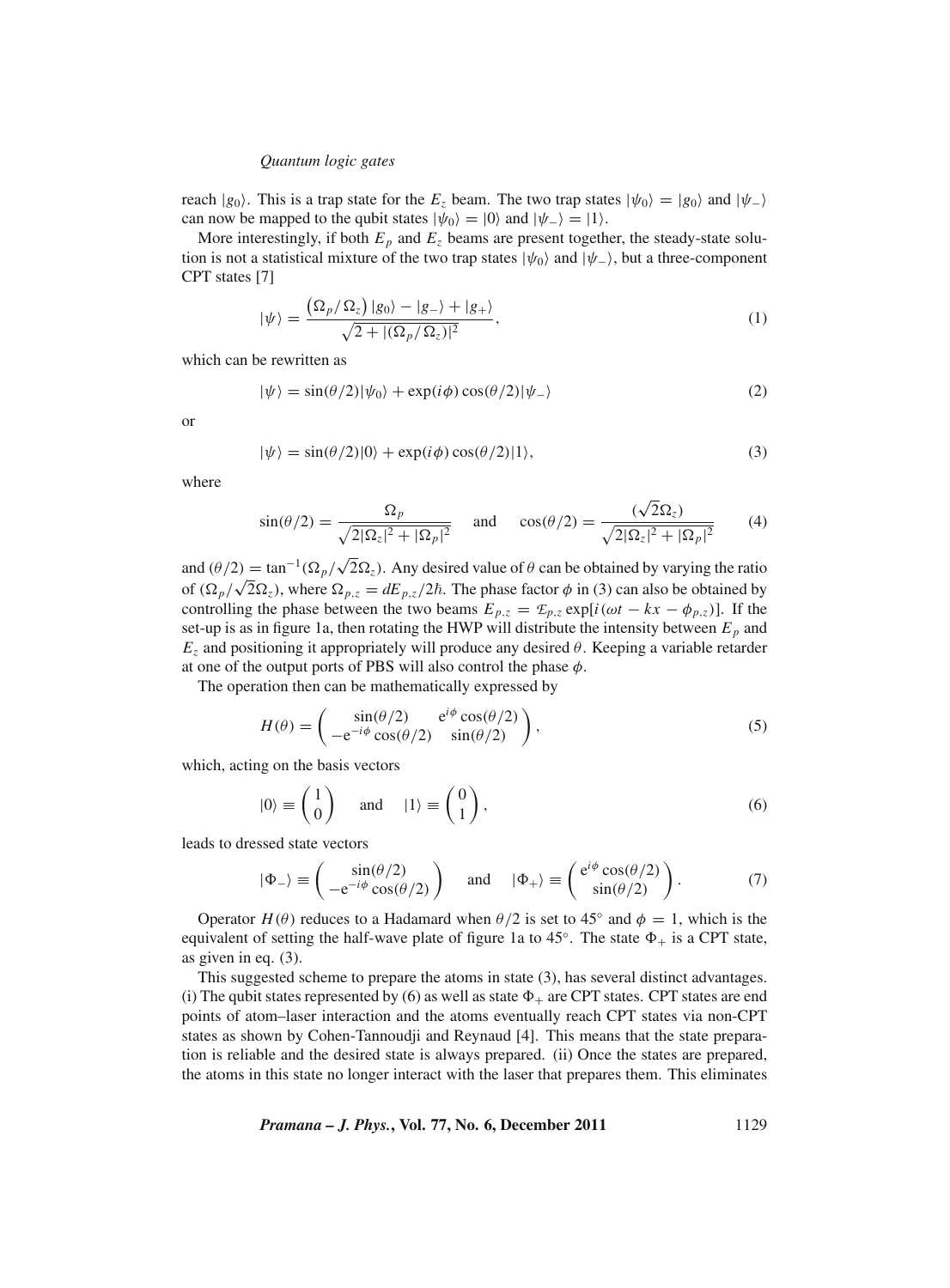#### *Ashok Vudayagiri*

the need for precise time control of the lasers. The state preparation is therefore robust and certain. (iii) The state preparation involves only cw beams and does not require any complex pulse shaping schemes. (iv) Since it does not involve single photon processes, lasers with nominally high intensity can be used. This would allow very precise control of phase  $\phi$  while allowing fluctuations in the intensity. (v) Any desired superposition corresponding to any desired Bloch vector can be prepared by simply varying the intensity ratio between two laser beams. Due to all these, the configuration allows a robust and reliable preparation of two qubit states and its superposition and also the method of state preparation is very easy. In the following sections, methods of performing one-qubit and two-qubit operations are discussed.

## **2. Operations of logic gates**

#### 2.1 *One-qubit operations*

Setting  $\theta/2 = 0$  in (5) will result in a rotation, which is the NOT operation

$$
H(\theta = 0) = \begin{pmatrix} 0 & e^{i\phi} \\ -e^{-i\phi} & 0 \end{pmatrix},
$$
\n(8)

which converts  $|\psi\rangle = \sin(\theta/2)|0\rangle + \exp(i\phi)\cos(\theta/2)|1\rangle$  to  $|\psi\rangle = \cos(\theta/2)|0\rangle +$  $\exp(i\phi)\sin(\theta/2)|1\rangle$ , for any value of the existing  $\theta/2$ .

This is an intriguing situation since setting  $\theta/2 = 0$  in eq. (5) is equivalent to setting  $\Omega_p = 0$  in (4), which is equivalent to switching off  $E_p$  beam and thus always creating the atoms in state  $|1\rangle$ , no matter what the original state is. This discrepancy can be understood in the manner that the NOT operation always operates on the full dressed state  $|\Phi_+\rangle$  and hence valid.

## 2.2 *Two-qubit operation: C-phase gate*

Two-qubit opeations can be obtained in a manner similar to the earlier works that exploited the dipole–dipole interaction [3,8], except using magnetic dipole–dipole interaction between spin states instead of electric dipoles.

In an external magnetic field  $\vec{B}$ , the spin vectors align at an angle that depends on their *m*<sub>F</sub> value and also makes a Larmor precision about *B*, with a frequency  $\omega_L = \gamma_L |B|$ .  $\gamma_L$  is the gyromagnetic ratio of the atom and  $|B|$  is the value of the magnetic field [9]. The atom can now be flipped from one  $m_F$  state to the other by applying an oscillatory magnetic field perpendicular to  $\vec{B}$ , and at a frequency equal to the difference between the two corresponding Larmor frequenices. The dipole–dipole interaction between the spins now manifest as a shift in the Larmor frequencies and hence the resonance frequency for the oscillatory magnetic field also shifts as shown in figure 2 [10,11].

As in case of electric dipoles, the spin dipole interaction is also inversely dependent on the cube of the distance between them, given by

$$
V_{dd} = \frac{\mu_0}{4\pi} \frac{\gamma_L^2}{r^3} \left[ S_1 S_2 - 3(S_1 n)(S_2 n) \right]
$$
\n(9)

which will be reduced to  $V_{dd} = \frac{\mu_0}{4\pi}$  $\frac{\gamma_L^2}{r^3}$  (3 cos<sup>2</sup>  $\theta_s$  – 1), for two degenerate  $m_F$  levels [11].

1130 *Pramana – J. Phys.***, Vol. 77, No. 6, December 2011**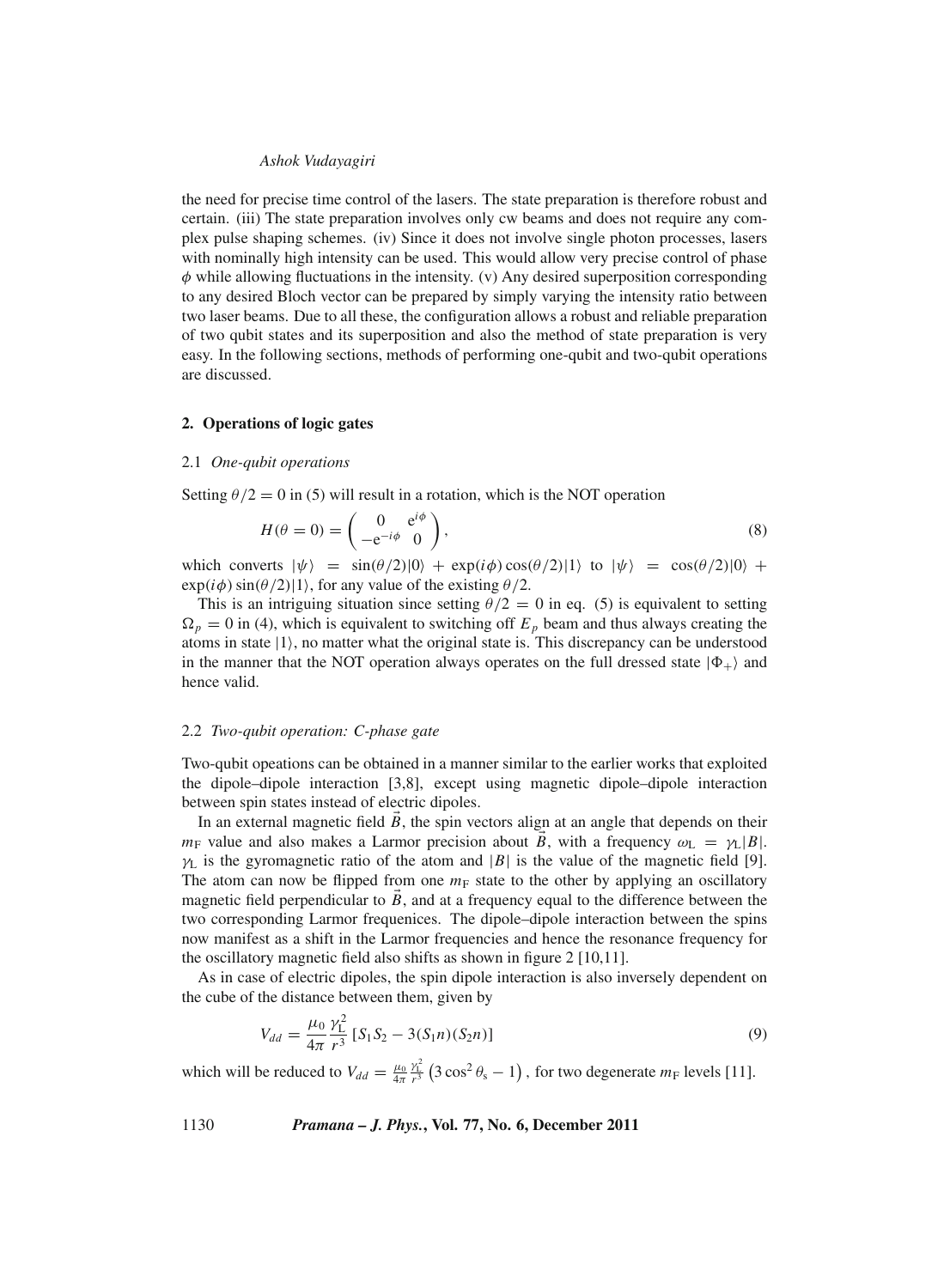*Quantum logic gates*



**Figure 2.** (**a**) Energy diagram of the two-atom system. (**b**) shows the effect of dipole– dipole interaction. The state  $|10\rangle - |01\rangle$  is not coupled by radiofrequency transition either to  $|00\rangle$  or to  $|11\rangle$ . The energy difference in non-interaction situation is equal to  $\hbar \omega$ <sub>L</sub> where  $\omega$ <sub>L</sub> is the Larmor frequency. See text for the amount of shift in case of (**b**).

Here *r* is the normal distance between the two atoms,  $\theta_s$  is the angle between the spin directions and  $\vec{r}$ ,  $\mu_0$  is the permittivity of free space and the ratio  $\mu_0/4\pi$  is a scaling factor for MKS units. The energy levels of the state atom pairs can be shown as in figure 2a. This interaction *V* causes a mixing of the pair states  $|01\rangle$  and  $|10\rangle$  as well as a shift in the energies as shown in figure 2b. The energy for the transition  $|00\rangle \leftrightarrow |10\rangle + |01\rangle$  is shifted by  $\Omega_m = 2(\mu_0/(4\pi))(\gamma_{\rm L}^2/r^3)$ .

An RF field of frequency  $\omega_L+2\Omega$ , incident on this system will be absorbed by the atoms, if and only if the atom pair is in the state  $|01\rangle + |10\rangle$ , not otherwise. If now this field is in the shape of a pulse with a McCall–Hahn area  $2\pi$ , then it will take the atom through |11) and back to  $|01\rangle + |10\rangle$ , but with an extra phase of  $\pi$  [12]. If the atom pair is in state  $|01\rangle - |10\rangle$  instead, the phase factor already exists for  $|01\rangle$  state. Therefore, if the atoms are brought together, the RF pulse applied and then taken apart, only the atoms in state  $|01\rangle$ will return to  $-|01\rangle$ .

Another option, following Ryabstev *et al* [8] is to bring the atoms together and hold them close for a specific period. Since the dipole–dipole interaction causes a mixing of the states  $|01\rangle$  and  $|10\rangle$  to form a time-dependent superposition

$$
|\psi_{dd}(t)\rangle = \cos(V_{dd}t/\hbar)|10\rangle - i \sin(V_{dd}t/\hbar)|01\rangle,
$$

the atom pair oscillates between  $|01\rangle$  and  $|10\rangle$  with a half-period  $T = 1/2(\hbar \pi)/V_{dd}$ . The scheme then involves holding the atoms together for *T* and taking apart, which gives a control-swap gate or for 2*T* , which will result in a controlled swap gate.

The serious drawback of this scheme is that one cannot distinguish *a priori* between control atom and the logic atom since they are both identical. An option then is to use two different atoms, with the same level configuraiton.

#### 2.3 *Heterogeneous atoms*

Sodium, with  $3S_{1/2}$ ,  $F = 1$  and  $3P_{1/2}$ ,  $F = 1$  triplets, shows an identical behaviour of state preparation and qubit operations, but the corresponding Larmor frequency is different. The dipole–dipole interaction between spins of sodium atom and 87Rb will cause only a level shift instead of a mixing states  $|01\rangle$  and  $|10\rangle$  as shown in figure 3 [11]. The amount of shift

*Pramana – J. Phys.***, Vol. 77, No. 6, December 2011** 1131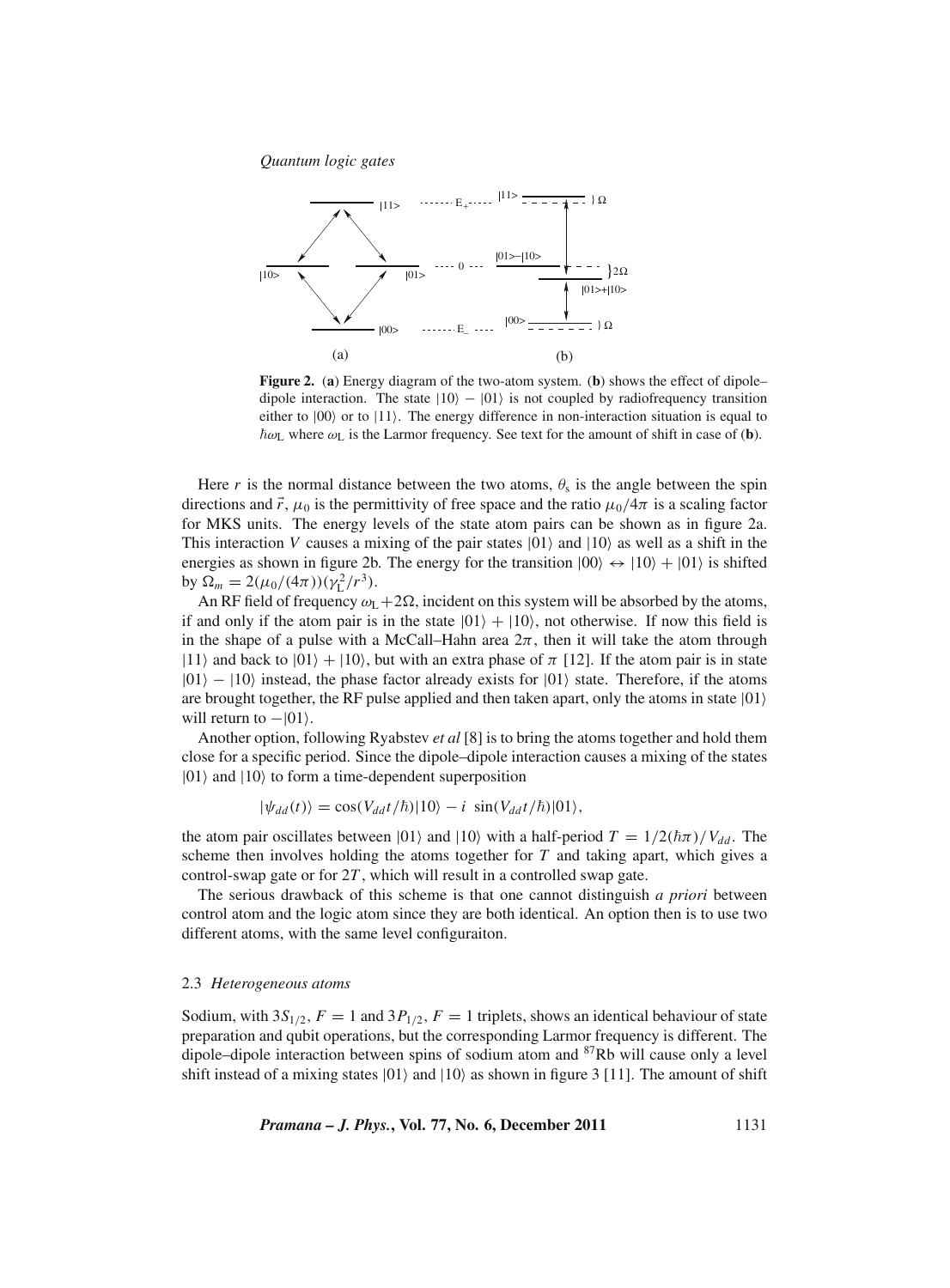*Ashok Vudayagiri*



**Figure 3.** Energy diagram of the two-atom system for two different atoms, (**a**) without the spin dipole–dipole interaction and (**b**) energy shifts due to dipole interaction. Note that there is no mixing. Dashed lines in (**b**) are positions of unshifted energy levels.

 $\Omega = (\mu_0/4\pi)(\gamma_1\gamma_2/r^3)(3\cos^2\theta_s - 1)$ , where  $\gamma_1$  and  $\gamma_2$  are gyromagnetic ratios of sodium and 87Rb atoms respectively.

Now a controlled NOT gate can be obtained using a RF pulse with a frequency  $\omega_2 + \Omega$ with a McCall–Hahn area of  $2\pi$ , or a pair of pulses with frequencies  $\omega_2 + \Omega$  and  $\omega_1 + \Omega$ times in a STIRAP-like fashion to obtain a controlled swap gate.

## **3. Conclusion**

It is shown that a system that exhibits two trapping states can be obtained in 87Rb and sodium atom interacting with two lasers that couple its  $F=1 \leftrightarrow F=1$  transition. They can be mapped to the qubit states  $|1\rangle$  and  $|0\rangle$  and can be used for quantum computation. Any required superposition state  $|\psi\rangle = \sin(\theta/2)|0\rangle + \exp(i\phi)\cos(\theta/2)|1\rangle$  can be prepared. Since this involves CPT states and also ground levels, it is very robust against decoherences. One-qubit and two-qubit operations are described with these states. However, the dipole– dipole interaction between spin states is weaker than that between electric dipole states and hence the shift is small. But the typical value of Larmor frquency for most alkali atoms are about 100 kHz and measuring a small shift in the radiofrequency domain is technologically feasible. The major technical difficulty with this scheme may be that one has to move the atoms nearer and apart as and when required for the two-qubit operation.

## **Acknowledgments**

Several useful discussions led to fine tuning of this work. In particular, the author is thankful to Hema Ramachandran of Raman Research Institute and R Srikanth of Poorna Prajna Institute, Bangalore, Prasanta Panigrahi of IISER, Kolkota and Surya P Tewari of University of Hyderabad, for helpful discussions.

# **References**

[1] M A Neilson and I L Chuang, *Quantum computation and quantum information* (Cambridge, 2000)

Joachim Stolze and Dieter Suter, *Quantum computing* (Wiley-VCH, Weinheim, 2004)

1132 *Pramana – J. Phys.***, Vol. 77, No. 6, December 2011**